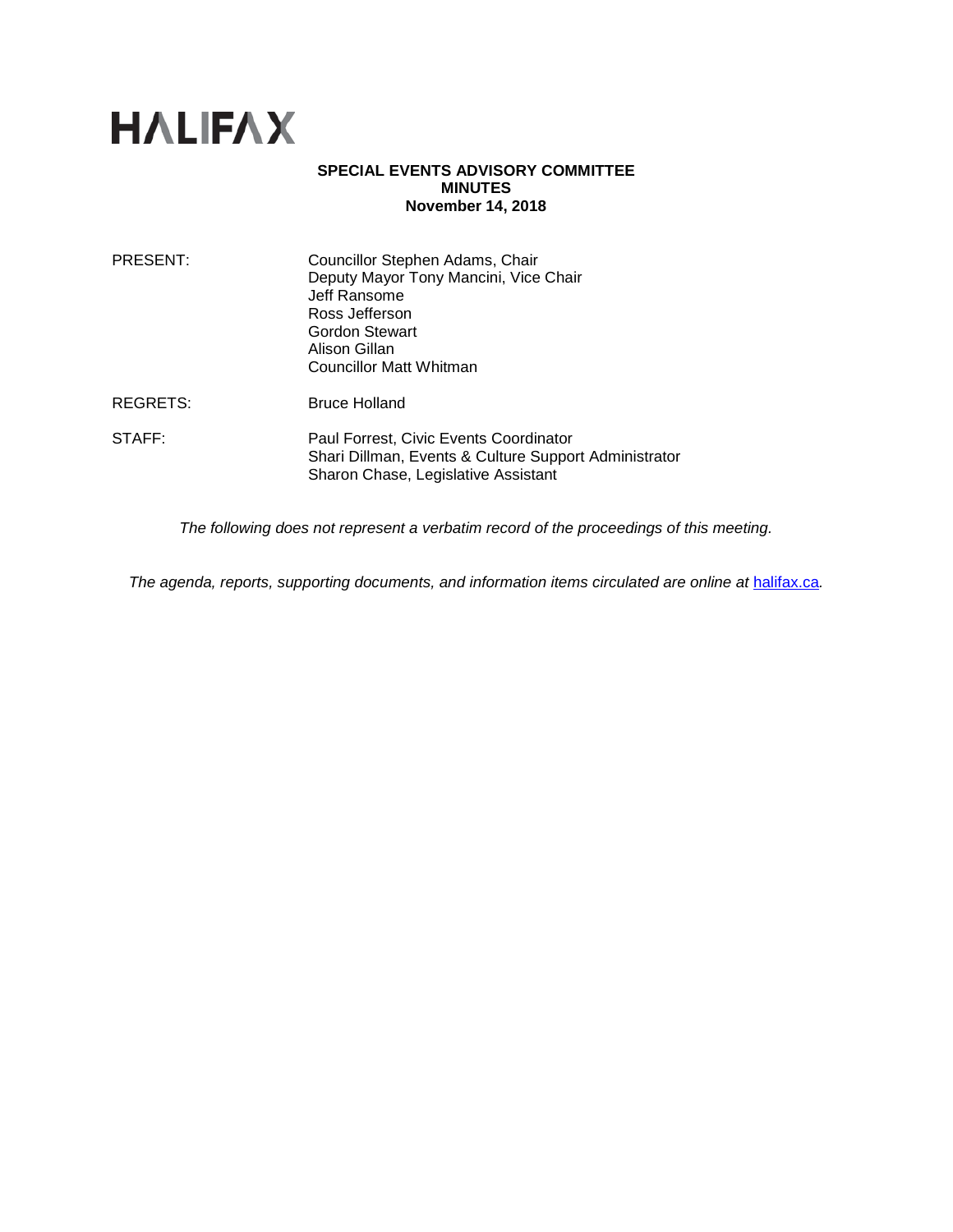*The meeting was called to order at 9:00 a.m. and adjourned at 11:56 a.m.*

# **1. CALL TO ORDER**

The Chair called the meeting to order at 9:00 a.m.

## **2. APPROVAL OF MINUTES – July 4, 2018**

MOVED by Jeff Ransome, seconded by Gordon Stewart

## **THAT the minutes of July 4, 2018 be approved as circulated.**

## **MOTION PUT AND PASSED.**

## **3. APPROVAL OF THE ORDER OF BUSINESS AND APPROVAL OF ADDITIONS AND DELETIONS**

MOVED by Councillor Matt Whitman, seconded by Alison Gillan

## **THAT the agenda be approved as presented.**

## **MOTION PUT AND PASSED.**

- **4. BUSINESS ARISING OUT OF THE MINUTES - NONE**
- **5. CALL FOR DECLARATION OF CONFLICT OF INTERESTS – NONE**
- **6. CONSIDERATION OF DEFERRED BUSINESS – NONE**

## **7. CORRESPONDENCE, PETITIONS & DELEGATIONS**

- **7.1 Correspondence- None**
- **7.2 Petitions- None**

## **7.3 Presentations**

### **7.3.1 FIN Atlantic International Film Festival**

Wayne Carter and Jason Beaudrea shared their 3-year strategy and plan with the Committee. Current statistics were shared as they approach their 40<sup>th</sup> year. As a result of public engagement and the goal of attracting a younger audience it was decided to review the various small events and tie them together through a re-branding exercise. FIN's mission and vision were shared. The strategic priorities were listed: to be recognized as the curator of amazing content in Atlantic Canada, provide a voice for our communities, enhance the audience experience and develop strong stable partnerships. Actions and measures for each of these were reviewed. Some innovations for growing audiences were shared including social media influences and new ways to gather feedback through survey methods. Key considerations, including challenges and opportunities for the festival were reviewed.

Audience numbers and box office revenue were shared. Out of town guests attending are tracked through their postal code on surveys. Strategies are in place through conservative budgets and media sponsorship to address debt. The festival is both a cultural and economic event, with a goal to get films made here and to support local industry. Economic sustainability and audience growth are key measurements of success.

### **7.3.2 Blue Nose Marathon**

Sherri Robbins, Executive Director, presented to the Committee. The history of this event was shared where the goals continue to be the same. 2018 was the 15<sup>th</sup> year for the event and was celebrated with a block party on Argyle Street. New dates have been chosen this year and the scheduling of events and races were reviewed. This change will be evaluated after the event to see if it will become a permanent change. Highlights of demographics were shared noting that it is the largest youth run in Atlantic Canada.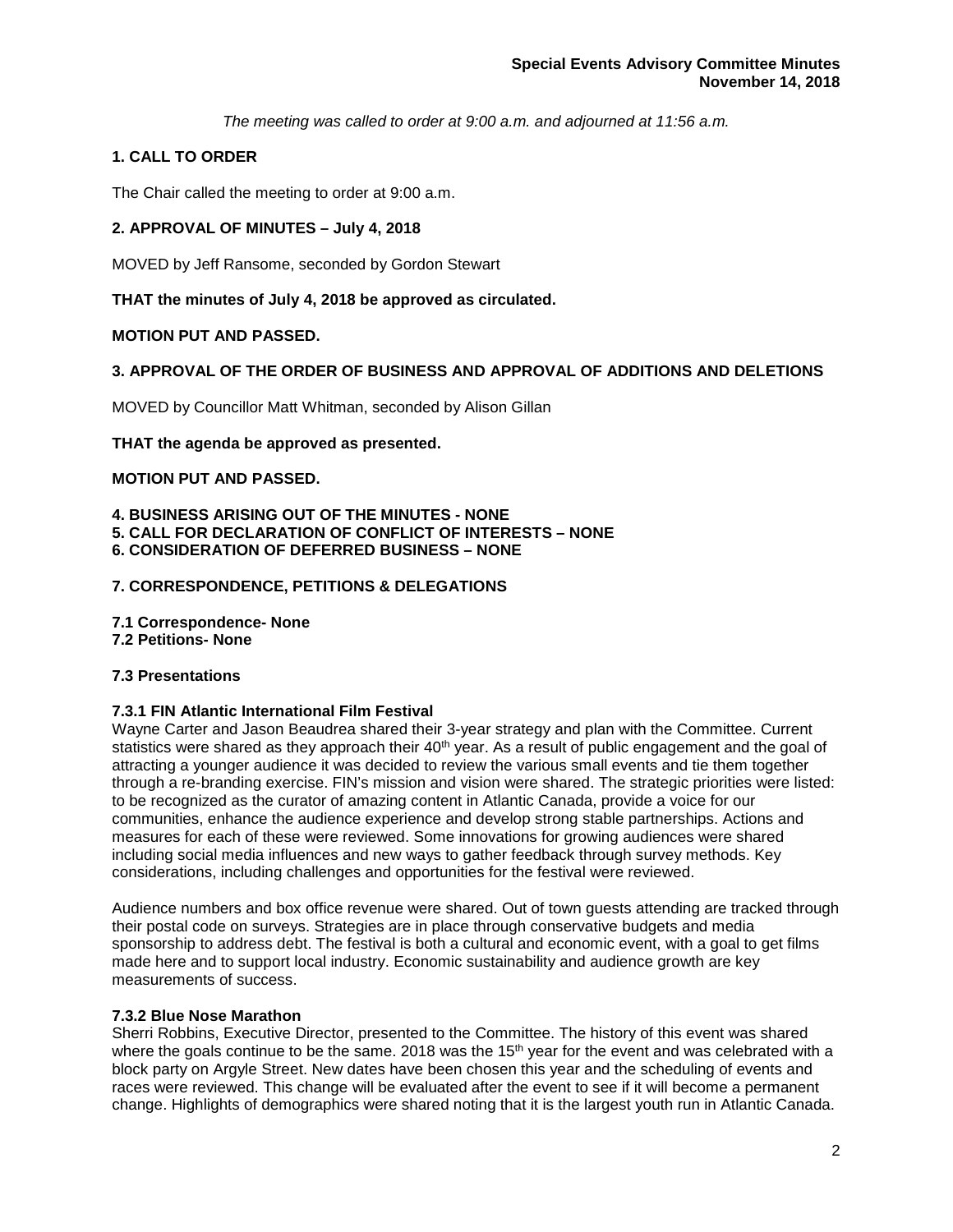The media and marketing campaign was reviewed. Opportunities for growth were highlighted. Priority areas were noted: run day experience, volunteers, Scotiabank Charity Challenge, resources and sustainability.

Robbins explained the rationale and choice of the new date. The Halifax Regional Police bill of \$73,000 is the largest expense. Success is measured by the overall experience which is a celebration of the participants training. It was noted that supply and demand for running events has been flattening out and volunteer fatigue is recognized. An opportunity exists for smaller events to be incorporated into the Bluenose through the Charity Challenge where registered charities can sign up at a cost of \$600 and be given 10 entries for their runners.

## **7.3.3 Halifax Comedy Festival**

Peter Spurway, Chair of the event along with Kim Hendrickson and Christine Edwards of Premiere Entertainment Group presented to the Committee. The history of the festival was reviewed and planning is already underway for 2020 which will be the Festival's  $25<sup>th</sup>$  anniversary. The details of the festival were shared noting the impact of the CBC broadcasts and that audience's exposure to Halifax. Focus for 2019- 2021 is to expand reach beyond the downtown and making the event more accessible. Diversity and Growth are tied and seen as a critical element leading to the introduction of new events which will foster inclusiveness in the comedy community. Comedy podcasts are also being considered along with a full suite of social media exposure to promote the city and festival. Another important aspect to the festival are the business focused workshops for performers. The festival also invests in the local comedy scene and provides access passes for local performers.

The corporate structure was shared. Email is used to determine where people are coming from. Success is measured by sold-out shows and in attracting performers. Performers look forward to this event.

## **7.3.4 Halifax Busker Festival**

Kim Hendrickson and Christine Edwards of Premiere Entertainment Group presented to the Committee. A brief history of the festival was shared including STEAM analysis from 2014. They reviewed the direction of the event for the next three years, 2019-2021. It is promoted as a free event with vendors and corporate sponsorship remaining strong. There is a focus on how to support and promote local artists with the introduction of the Nova Scotia Marquee Stage in 2017 and in 2019 Songs of the Sea will be held at the Maritime Museum. These artists are paid for their performances. Social media statistics were shared with Instagram having the largest growth. The overall growth of the event has necessitated a look at how volunteers are used, relationships with vendors and increased costs, for example waste clean-up.

A measure of success would be a growth in attendance and the continued development of marquee events. Top expenses are travel and infrastructure and revenue comes from vendors as well as corporate and government sponsors. The event partners with Natal Day programming where performers participate on the Dartmouth Waterfront.

## **7.3.5 Halifax Jazz Festival**

Andrea Dausen Thomas and Andrew Jackson presented to the Committee. They reviewed 2018 highlights and statistics focusing on: increased attendance, numbers of performers and free concerts and increased promotion outside of Atlantic Canada. Having gender equality, racial diversity and safe spaces was emphasized. Three goals were outlined along with how they could be achieved: Goal 1- Grow audiences by 25% over the next three years; Goal 2- Double the number of in-year performances and educational workshops across HRM; and Goal 3- Increase profile as a leader in the festival arena.

The increase in audience can be attributed to the calibre of artists presented. Year-round activity is seen as important to fulfil its mandate and raise the profile of the event with Creative Music Workshop programming. Demographic statistics were shared. A key measure of success is audience and stakeholder satisfaction and the retention of volunteers which leads to a special experience. It was noted that venue location will need to be considered as they grow, with opportunities to explore options in 2020/2021.